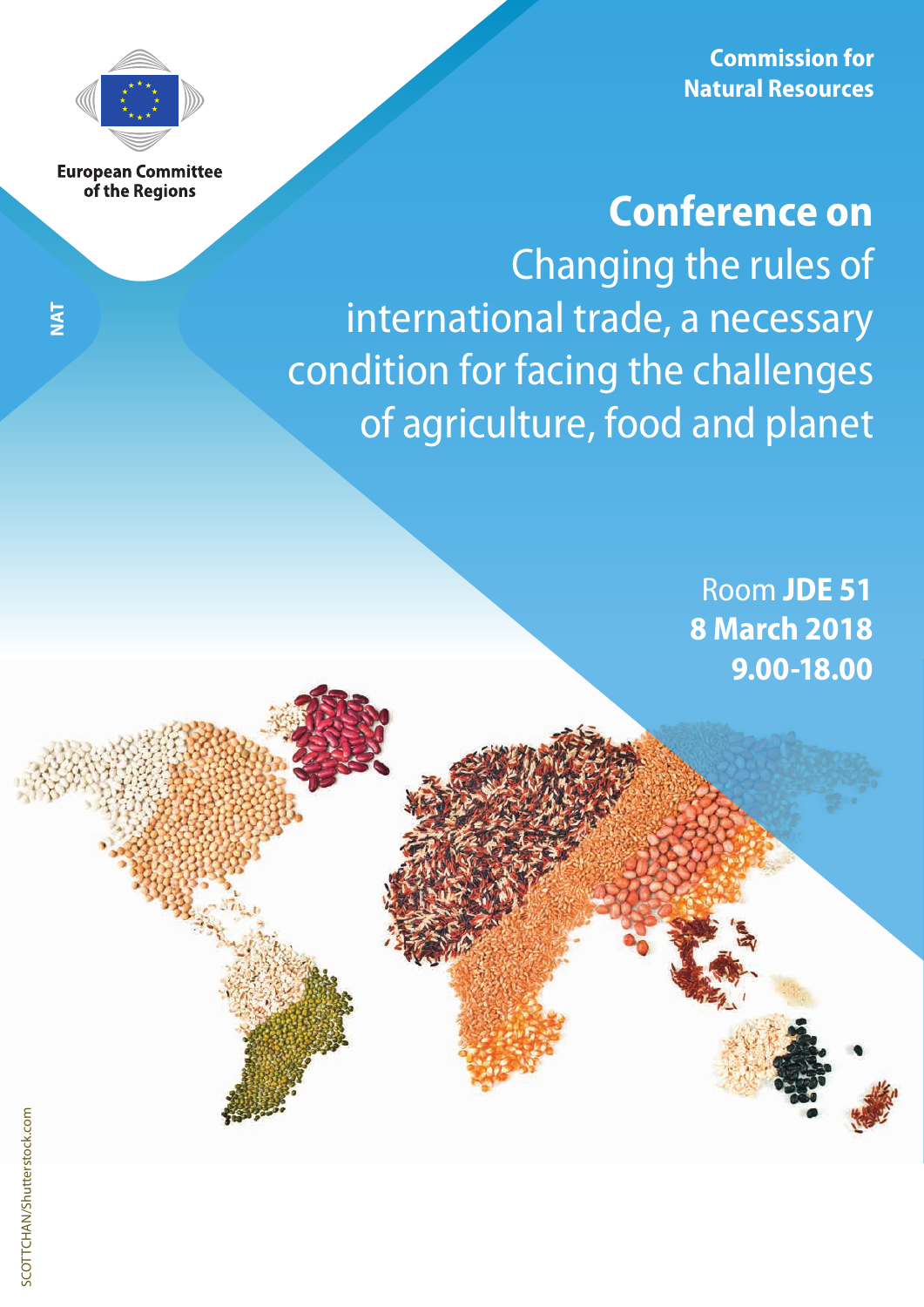

**8 March 2018 |** European Committee of the Regions | **JDE 51**

# **Commission for Natural Resources**

# **Changing the rules of international trade, a necessary condition for facing the challenges of agriculture, food and planet**

Farmers in the European Union and worldwide are currently very exposed to increasing fluctuations in farm prices. The present international trade rules, resulting from the GATT/WTO agreement in 1994, have formatted agricultural policies and globalised agricultural markets. In the EU, the "Community preference" and European farm prices have been replaced by global farm prices and direct payments to farms.

The increased volatility of farm prices, often at too low a level to make a living, has led to repeated farm crises that result in the disappearance of increasing numbers of farmers and are liable to deter young people from going into farming. To save sustainable family farming in the EU and worldwide, and to preserve vibrant rural communities, it is essential to tackle the roots the problems and question the present international trade rules.

In its opinion on the *CAP post 2020*, the CoR calls on the EU to use its influence as the world's largest food importer and exporter to change the international agricultural trade rules introduced in 1994 (WTO) so as to encourage greater fairness and solidarity in trade relations.

This conference has a double objective:

- to launch a political momentum for debating how the present international trade rules affect the CAP, worldwide farmers, agricultural trade, food and planet and why it is necessary to change these rules;
- to debate on proposals to change the agricultural international trade rules into fair, sustainable, and solidarity based rules.

# **09:00 – 09:30 Registration and welcome coffee**

# **09:30 – 10:00 Opening and welcome address**

**Christophe Clergeau** (FR/PES), Vice Chair of the NAT Commission of the CoR

**Olivier de Schutter**, Former United Nations Special Rapporteur on the right to food and President of IPES-food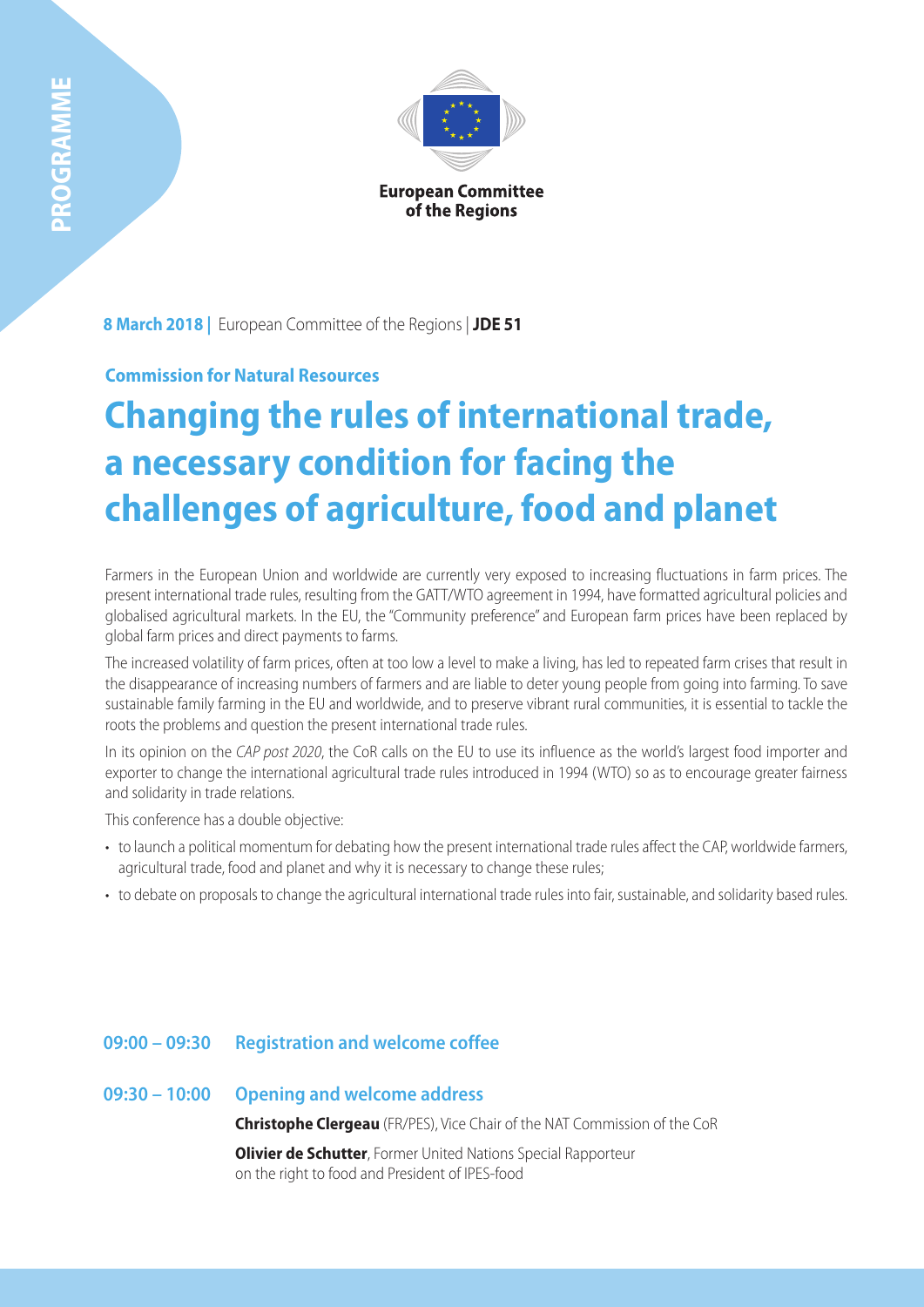# **10:00 – 12:30 Are the present international agriculture trade rules fair? Do they meet the challenges we are facing on European and global level?**

**Zoltân Somogyi**, Head of unit for Agriculture and isheries, DG Trade in European Commission

**Willi Schulz-Greve**, Head of unit for Global issues and relations with ACP, DG Agriculture and Rural Development in European Commission

#### *Discussion*

**Jacques Blanc** (FR/EPP), CoR rapporteur on regulating price volatility of agricultural products **Niek Koning**, Agro-economist, ex-prof at University of Wageningen **Antonio Onorati**, Member of ARI (Associazione Rurale italiana) steering committee *Discussion* 

### **12:30 – 14:00 Lunch break**

# **14:00 – 15:30 How to change the present international trade rules into fair, sustainable, and solidarity based rules?**

**Marie Heubuch** (DE/Greens-EFA), Vice Chair of the delegation for relations with the Pan-African Parliament in the European Parliament

**Maria Arena** (BE/PES), Rapporteur on the impact of international trade and EU's trade policies on global value chains for the committee for international trade in the European Parliament *Discussion* 

# **15:30 – 15:45 Coffee break**

# **15:45 – 17:45 Between local and global, how to concretise trade rules towards food sovereignty?**

**Guillaume Cros** (FR/PES), CoR rapporteur on CAP after 2020

**Ibrahim Coulibaly**, President of CNOP (National Coordination of Farmers' Organizations), Mali

**Raj Patel**, Research professor in the Lyndon B. Johnson School of Public Affairs at The University of Texas in Austin

*Discussion* 

## **17:45 – 18:00 Closing**

**Christophe Clergeau** (FR/PES), Vice Chair of the NAT Commission of the CoR

Interpretation available in EN, FR, ES (FI and DE-only passive)